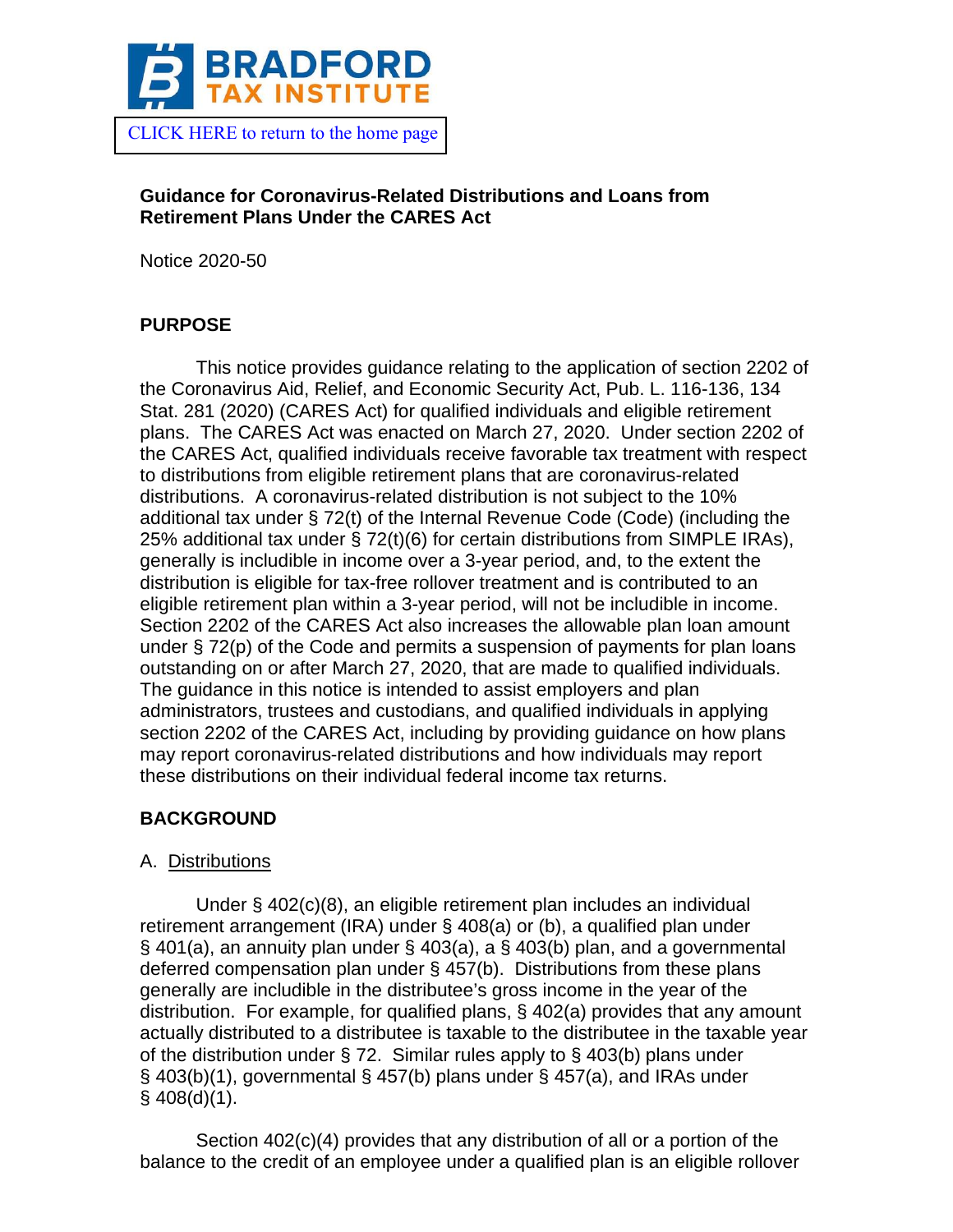distribution with certain exceptions. These exceptions include substantially equal periodic payments over a specified period of at least 10 years, or for the life or the life expectancy of the employee (or the employee and the employee's designated beneficiary); minimum distributions required under § 401(a)(9); and any distribution that is made upon the hardship of an employee. This same definition of eligible rollover distribution applies to distributions from § 403(b) plans under § 403(b)(8) and governmental § 457(b) plans under § 457(e)(16). Generally, any distribution from an IRA is eligible for rollover except a required minimum distribution or certain distributions from inherited IRAs. Section 2203 of the CARES Act provides that, for eligible retirement plans other than defined benefit plans, no minimum distributions under § 401(a)(9) are required for 2020.

Under § 401(a)(31)(A), if a distributee elects to have an eligible rollover distribution paid directly to an eligible retirement plan and specifies the eligible retirement plan to receive the distribution, a qualified plan must pay the distribution to that eligible retirement plan in a direct rollover. Similar rules apply to § 403(b) plans under § 403(b)(10) and governmental § 457(b) plans under  $§$  457(d)(1).

Q&A-14 of § 1.401(a)(31)-1 provides that if a plan accepts an invalid rollover contribution, for purposes of applying the qualification requirements to the receiving plan, the contribution will be treated as if it were a valid rollover contribution if two conditions are satisfied. First, when accepting the amount from the employee as a rollover contribution, the plan administrator of the receiving plan reasonably concludes that the contribution is a valid rollover contribution. Second, if the plan administrator later determines that the rollover contribution was an invalid rollover contribution, any amount attributable to the invalid rollover contribution (including earnings) must be distributed to the employee within a reasonable amount of time after the determination.

Under § 402(c), if an eligible rollover distribution is contributed to an eligible retirement plan in a direct rollover or within 60 days from the date of distribution as a rollover contribution, the amount rolled over is not includible in the distributee's gross income. In certain situations, the 60-day rollover period is extended; for example, under § 402(c)(3), the rollover period for qualified plan loan offsets is extended to the federal income tax return deadline for the year of the distribution.

Section 401(k)(2)(B)(i) generally provides that amounts attributable to elective contributions under a qualified cash or deferred arrangement may not be distributable to participants or beneficiaries earlier than severance from employment, death or disability, plan termination, attainment of age 59½, hardship of the employee, entitlement to a qualified reservist distribution, or, for amounts held in lifetime income investments, 90 days prior to the date that the lifetime income investment is no longer held by the arrangement. Similar rules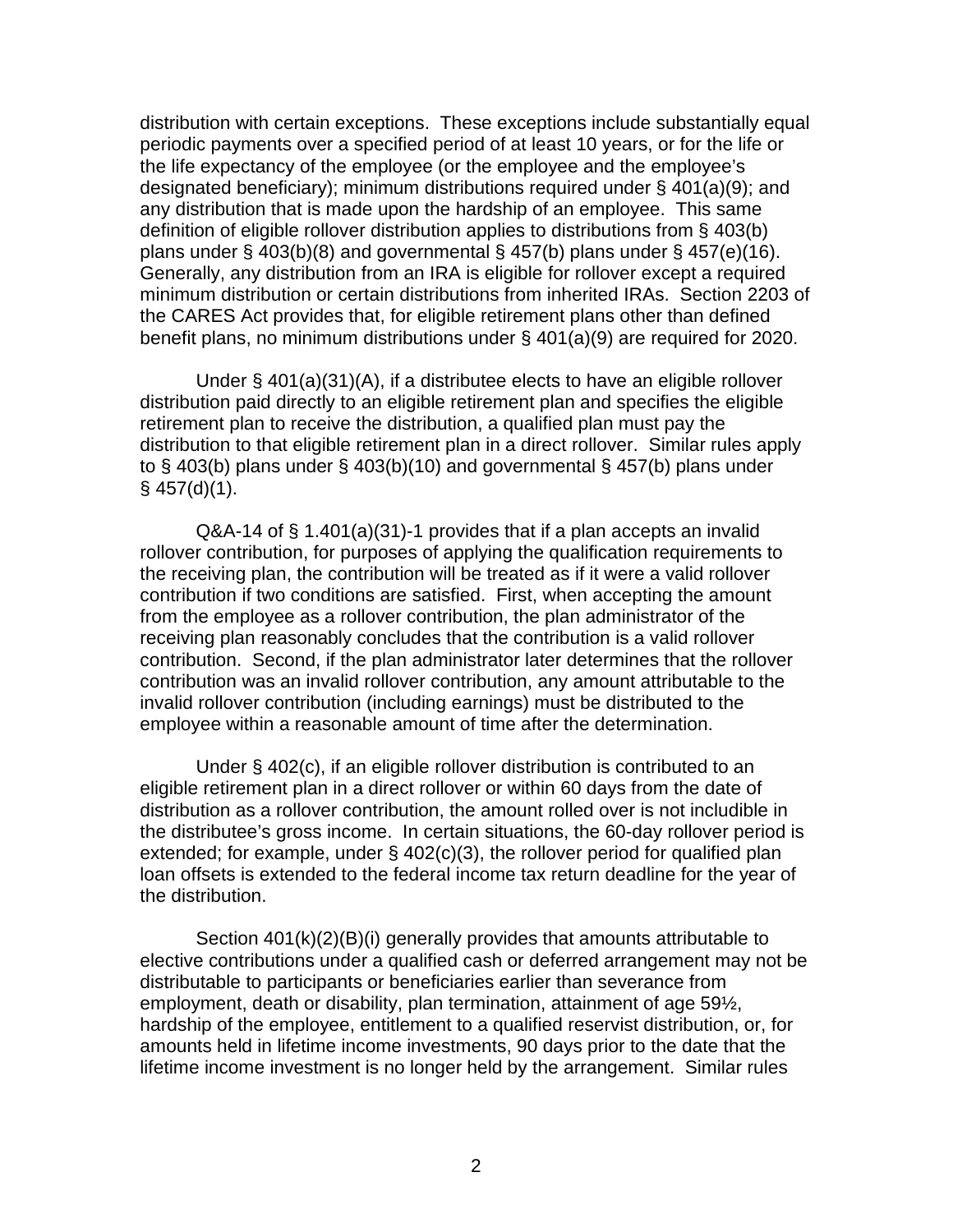apply to custodial accounts under  $\S$  403(b)(7)(A)(i), to annuity contracts under  $\S$  403(b)(11), and to governmental  $\S$  457(b) plans under  $\S$  457(d)(1)(A).

Section 72(t)(1) imposes an additional tax on early distributions from eligible retirement plans (other than governmental § 457(b) plans, unless a distribution is attributable to an amount that was transferred to the § 457(b) plan from a plan that was subject to  $\S$  72(t)). In general, this additional tax is equal to 10% of the portion of the distribution that is includible in income. For any amount distributed from a SIMPLE IRA during the 2-year period described in § 72(t)(6), the rate of the additional tax is increased from 10% to 25%. Section 72(t)(2) provides a number of exceptions to this additional tax, including, for example, exceptions for distributions made on or after the employee attains age 59½, distributions made to a beneficiary on or after the employee's death, distributions made because of the employee's disability, and distributions that are part of substantially equal periodic payments made over the employee's life or life expectancy.

Section 402(f) provides that a plan is required to provide a distributee, within a reasonable period of time before an eligible rollover distribution is made, a written explanation of the distributee's rollover rights and the tax and other potential consequences of the distribution or rollover.

#### B. Plan loans

Section 72(p) imposes certain requirements relating to plan loans. Unless these requirements are satisfied, an amount received by a participant as a loan is treated as having been received as a distribution from the plan (deemed distribution). Deemed distributions are includible in income and are subject to the 10% additional tax under § 72(t), unless an exception applies.

Under  $\S 72(p)(2)(A)$ , a plan loan (when added to the outstanding balance of all other loans outstanding) must not exceed the lesser of (1) \$50,000 reduced by the excess of the highest outstanding balance of loans from the plan during the 1-year period ending on the day before the date on which the loan is made over the outstanding balance of loans from the plan on the date that the loan is made, or (2) the greater of \$10,000 or one-half of the present value of the participant's nonforfeitable accrued benefit under the plan. Section 72(p)(2)(B) provides that a loan must be repaid within 5 years. However, an exception to the 5-year repayment rule applies for loans used to acquire any dwelling unit that will be used (determined at the time the loan is made) as the participant's principal residence. Section 72(p)(2)(C) requires substantially level amortization of a plan loan (with payments not less frequently than quarterly) over the term of the loan.

Q&A-10(a) of § 1.72(p)-1 provides that the failure to make any installment payment when due, in accordance with the terms of a loan, violates § 72(p)(2)(C) and, accordingly, results in a deemed distribution at the time of the failure.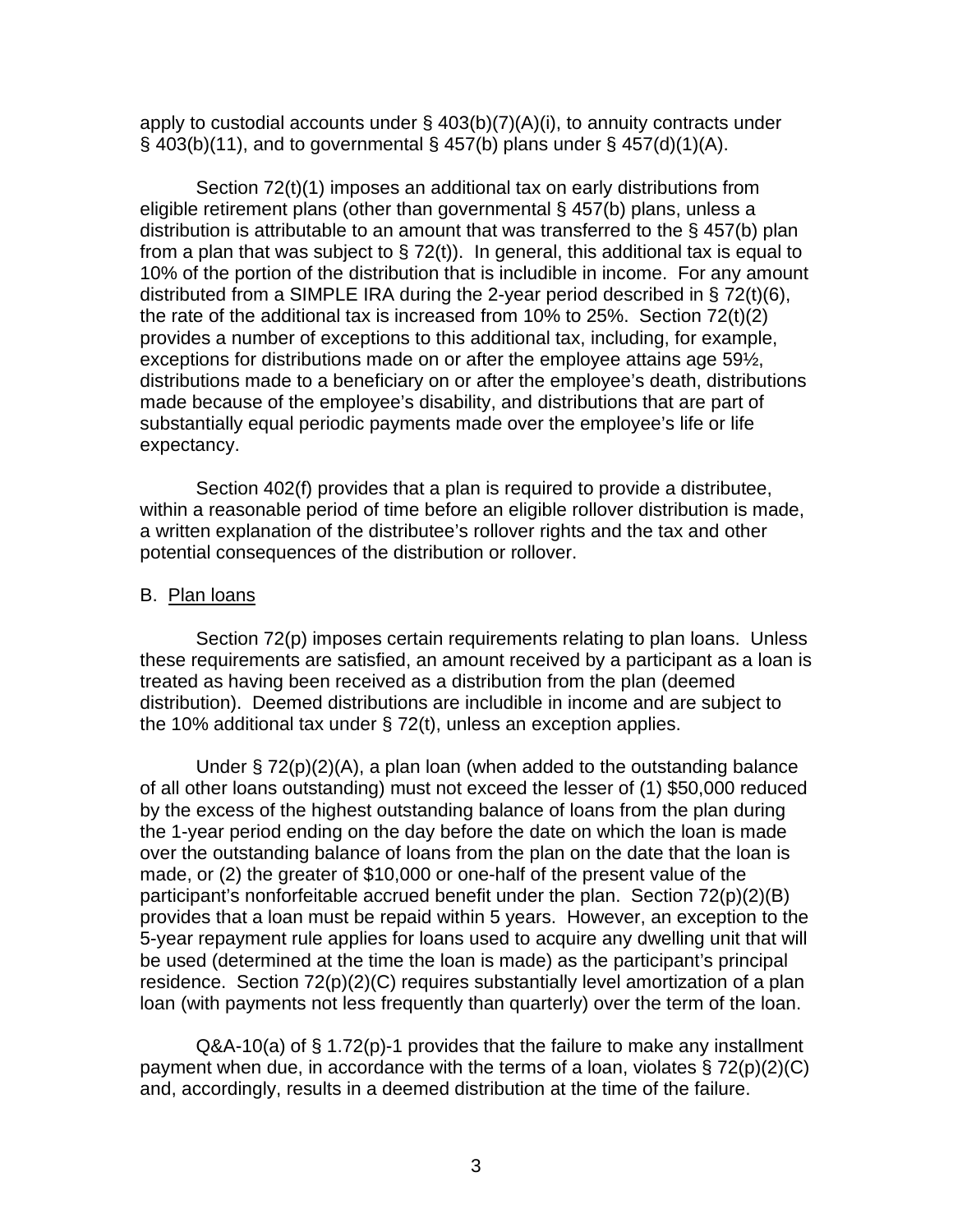However, the plan administrator may allow a cure period, and  $\S 72(p)(2)(C)$  will not be considered to have been violated if the installment payment is made not later than the end of the cure period, which cannot continue beyond the last day of the calendar quarter following the calendar quarter in which the required installment payment was due. If there is a failure to pay the installment payments required under the terms of the loan (taking into account any cure period allowed under Q&A-10(a)), then the amount of the deemed distribution equals the entire outstanding balance of the loan (including accrued interest) at the time of the failure. Under Q&A-13(b) of § 1.72(p)-1 and Q&A-9(b) of § 1.402(c)-2, a distribution of a plan loan offset amount occurs when, under the terms governing a plan loan, the accrued benefit of a participant or beneficiary is reduced (or offset) in order to repay the loan (including the enforcement of the plan's security interest in the accrued benefit). In the event of a plan loan offset, including a qualified plan loan offset described in § 402(c)(3)(C), the amount of the account balance that is offset against the loan is an actual distribution, not a deemed distribution.

# **SECTION 1. CORONAVIRUS-RELATED DISTRIBUTIONS**

### A. Special tax treatment for coronavirus-related distributions

Section 2202(a) of the CARES Act provides for special tax treatment for a coronavirus-related distribution. The section provides an exception to the 10% additional tax under § 72(t) of the Code (including the 25% additional tax under § 72(t)(6) for certain distributions from SIMPLE IRAs), allows the distribution to be included in income ratably over 3 years, and provides that the distribution will be treated as though it were paid in a direct rollover to an eligible retirement plan if the distribution is eligible for tax-free rollover treatment and is recontributed to an eligible retirement plan within the 3-year period beginning on the day after the date on which the distribution was received. The section also permits special treatment for coronavirus-related distributions under employer retirement plans (eligible retirement plans other than IRAs), as described in section 2 of this notice.

# B. Definition of qualified individual

Pursuant to section 2202(a)(4)(A)(ii) of the CARES Act, a qualified individual for purposes of this notice is an individual:

- who is diagnosed with the virus SARS-CoV-2 or with coronavirus disease 2019 (referred to collectively in this notice as COVID-19) by a test approved by the Centers for Disease Control and Prevention (including a test authorized under the Federal Food, Drug, and Cosmetic Act);
- whose spouse or dependent (as defined in section 152 of the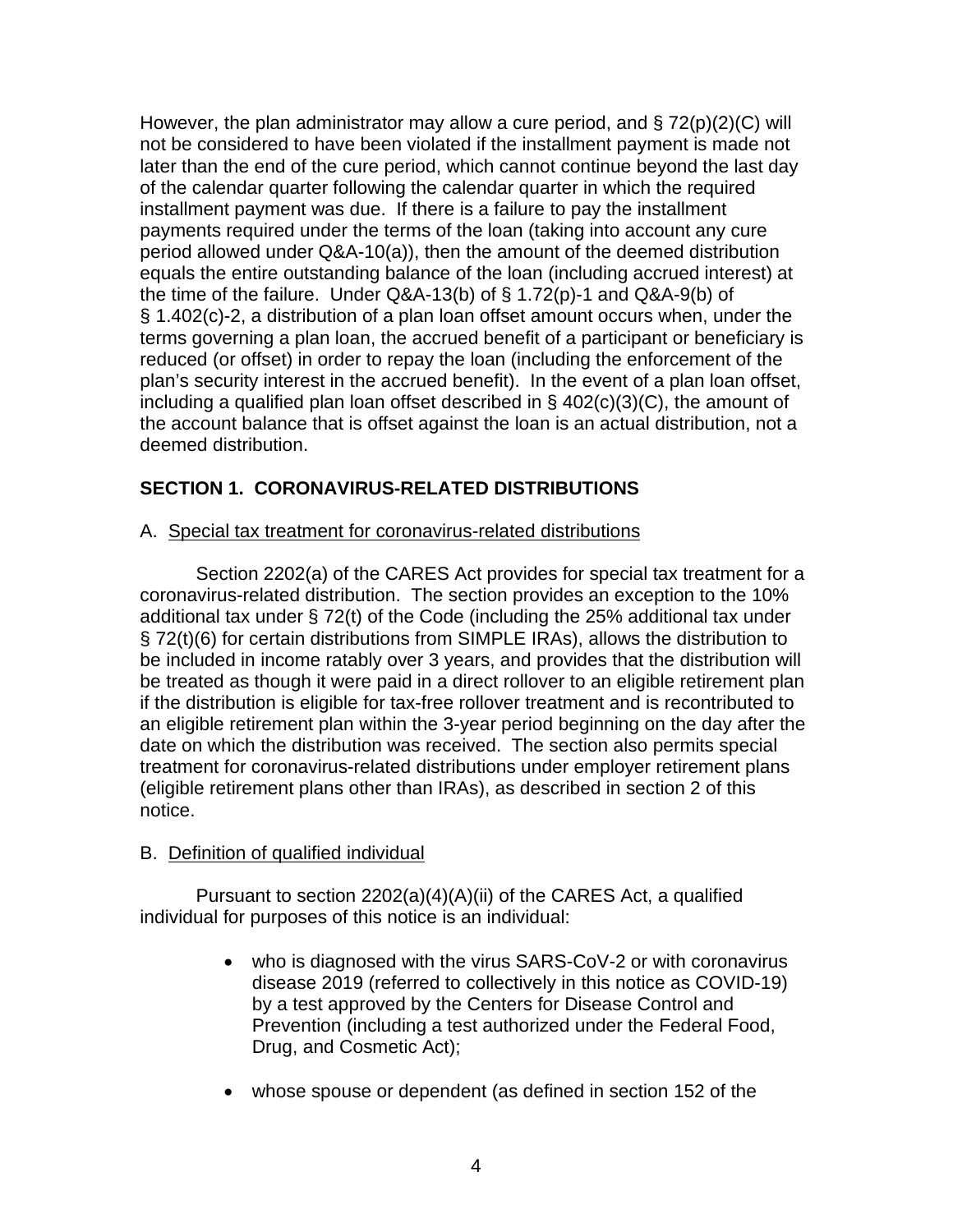Code) is diagnosed with COVID-19 by a test approved by the Centers for Disease Control and Prevention (including a test authorized under the Federal Food, Drug, and Cosmetic Act; or

- who experiences adverse financial consequences as a result of:
	- o the individual being quarantined, being furloughed or laid off, or having work hours reduced due to COVID-19;
	- o the individual being unable to work due to lack of childcare due to COVID-19; or
	- o closing or reducing hours of a business owned or operated by the individual due to COVID-19.

In addition, pursuant to the authority of the Secretary to issue guidance to provide for other factors under section 2202(a)(4)(A)(ii)(III) of the CARES Act, a qualified individual for purposes of this notice is an individual who experiences adverse financial consequences as a result of:

- the individual having a reduction in pay (or self-employment income) due to COVID-19 or having a job offer rescinded or start date for a job delayed due to COVID-19;
- the individual's spouse or a member of the individual's household (as defined below) being quarantined, being furloughed or laid off, or having work hours reduced due to COVID-19, being unable to work due to lack of childcare due to COVID-19, having a reduction in pay (or self-employment income) due to COVID-19, or having a job offer rescinded or start date for a job delayed due to COVID-19; or
- closing or reducing hours of a business owned or operated by the individual's spouse or a member of the individual's household due to COVID-19.

For purposes of applying these additional factors, a member of the individual's household is someone who shares the individual's principal residence.

# C. Definition of coronavirus-related distribution

Section 2202(a)(4)(A) of the CARES Act defines a coronavirus-related distribution as any distribution from an eligible retirement plan made on or after January 1, 2020, and before December 31, 2020, to a qualified individual. Section 2202(a)(2) of the CARES Act limits the amount of aggregate distributions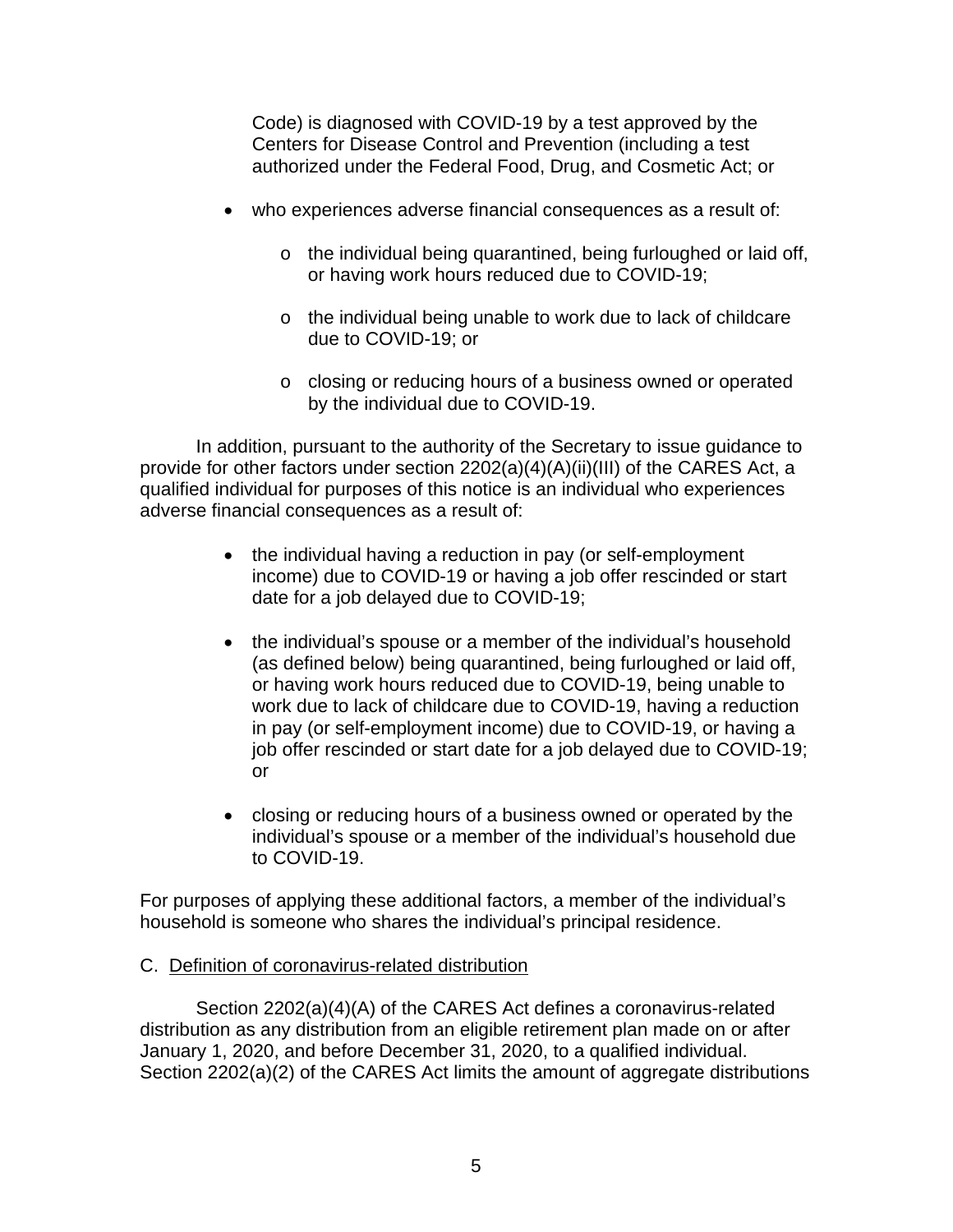from all eligible retirement plans that can be treated as coronavirus-related distributions to no more than \$100,000.

In general, a qualified individual is permitted to designate a distribution described in the preceding paragraph as a coronavirus-related distribution. This designation is permitted to be made with respect to any distribution to a qualified individual that would meet the requirements of a coronavirus-related distribution without regard to whether the plan treated the distribution as a coronavirusrelated distribution. Thus, periodic payments and distributions that would have been required minimum distributions but for section 2203 of the CARES Act, received by a qualified individual from an eligible retirement plan on or after January 1, 2020, and before December 31, 2020, are permitted to be treated as coronavirus-related distributions and, therefore, permitted to be included in income ratably over 3 years. Similarly, any distribution received by a qualified individual as a beneficiary can be treated as a coronavirus-related distribution. In addition, a reduction or offset of a qualified individual's account balance in order to repay a plan loan, as described in Q&A-9(b) of § 1.402(c)-2, including a qualified plan loan offset, is permitted to be treated as a coronavirus-related distribution. See section 1.D of this notice for rules relating to which coronavirusrelated distributions are permitted to be recontributed to an eligible retirement plan.

However, any amount described in Q&A-4 of §1.402(c)-2 is not permitted to be treated as a coronavirus-related distribution. Thus, the following amounts are not coronavirus-related distributions: corrective distributions of elective deferrals and employee contributions that are returned to the employee (together with the income allocable thereto) in order to comply with the § 415 limitations, excess elective deferrals under § 402(g), excess contributions under § 401(k), and excess aggregate contributions under § 401(m); loans that are treated as deemed distributions pursuant to § 72(p); dividends paid on applicable employer securities under § 404(k); the costs of current life insurance protection; prohibited allocations that are treated as deemed distributions pursuant to § 409(p); distributions that are permissible withdrawals from an eligible automatic contribution arrangement within the meaning of § 414(w); and distributions of premiums for accident or health insurance under § 1.402(a)-1(e)(1)(i).

The definition of a coronavirus-related distribution under section 2202(a)(4) of the CARES Act does not limit these distributions to amounts withdrawn solely to meet a need arising from COVID-19. Thus, for example, for an individual who is a qualified individual as a result of experiencing adverse financial consequences as described above, coronavirus-related distributions are permitted without regard to the qualified individual's need for funds, and the amount of the distribution is not required to correspond to the extent of the adverse financial consequences experienced by the qualified individual.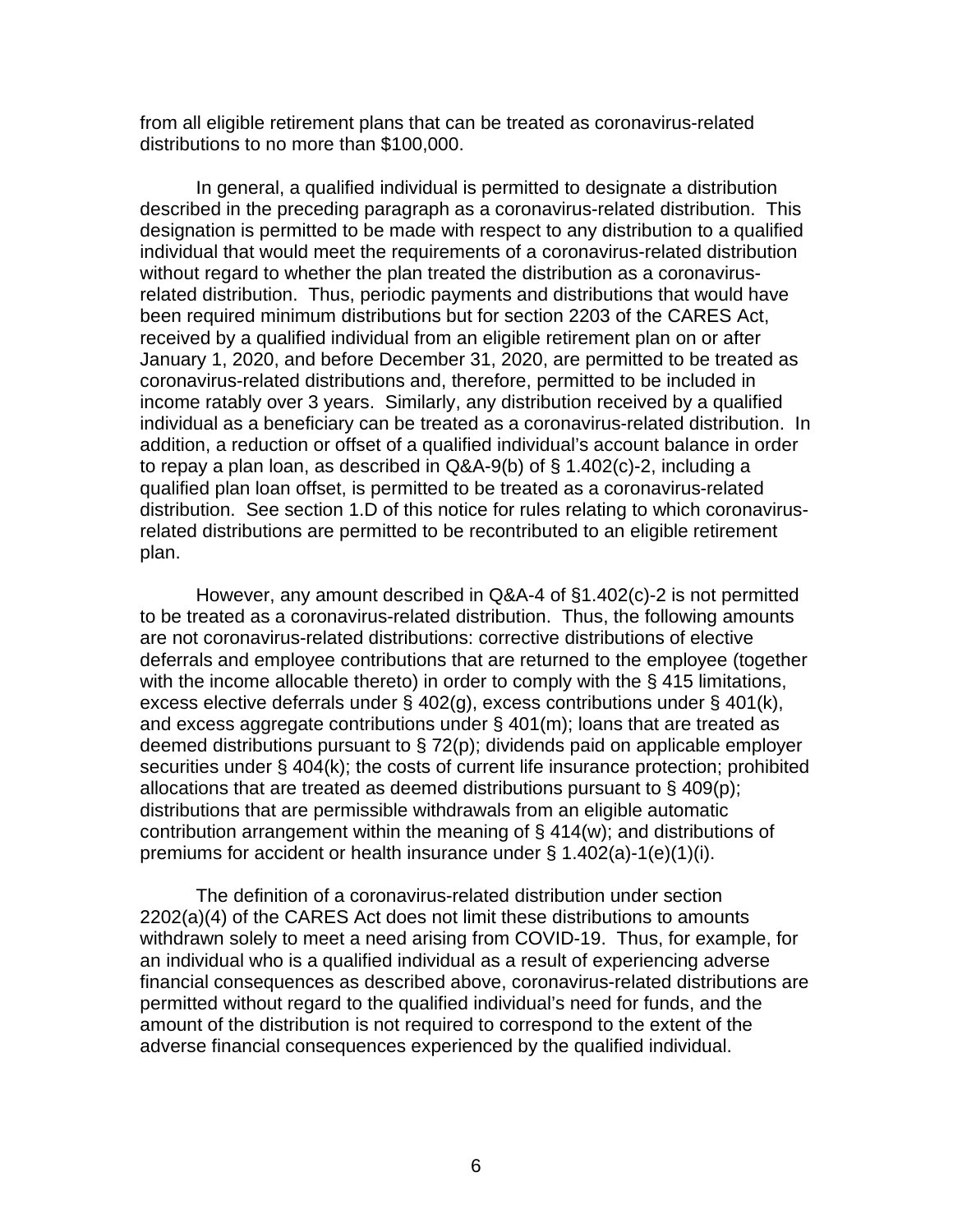As explained in section 2.C of this notice, an employer retirement plan also is permitted, but not required, to treat a plan distribution meeting the conditions described in this section 1.C as a coronavirus-related distribution. It is possible that a qualified individual's designation of a coronavirus-related distribution may be different from the employer retirement plan's treatment of the distribution. This different treatment could occur, for example, if a qualified individual has more than one plan distribution that meets the requirements of a coronavirus-related distribution, but one of those distributions occurs before the effective date of the plan amendment providing for coronavirus-related distributions. The different treatment could also occur, for example, if a qualified individual has distributions from more than one eligible retirement plan, and the aggregate amount of those distributions exceeds \$100,000.

#### D. Certain coronavirus-related distributions are permitted to be recontributed

Coronavirus-related distributions may be included in income ratably over 3 years and are not subject to the 10% additional tax under § 72(t). However, only a coronavirus-related distribution that is eligible for tax-free rollover treatment under § 402(c), 403(a)(4), 403(b)(8), 408(d)(3), or 457(e)(16) is permitted to be recontributed to an eligible retirement plan, and that recontribution will be treated as having been made in a trustee-to-trustee transfer to that eligible retirement plan. Any coronavirus-related distribution (whether from an employer retirement plan or an IRA) paid to a qualified individual as a beneficiary of an employee or IRA owner (other than the surviving spouse of the employee or IRA owner) cannot be recontributed.

In general, a distribution from an employer retirement plan made on account of hardship is not an eligible rollover distribution. However, if the distribution satisfies the requirements under section 1.C of this notice, then, except as otherwise provided in section 6 of this notice (relating to nonqualified deferred compensation plans), the distribution is not treated as made on account of hardship for purposes of this notice and, thus, any portion of the distribution is permitted to be recontributed to an eligible retirement plan.

See section 4.C of this notice for rules relating to recontributions of coronavirus-related distributions.

### **SECTION 2. GUIDANCE FOR EMPLOYER RETIREMENT PLANS MAKING CORONAVIRUS-RELATED DISTRIBUTIONS**

### A. Coronavirus-related distributions generally are treated as satisfying certain plan distribution restrictions

Under section 2202(a)(6) of the CARES Act, a distribution designated as a coronavirus-related distribution by an employer retirement plan is treated as meeting the distribution restrictions for qualified cash or deferred arrangements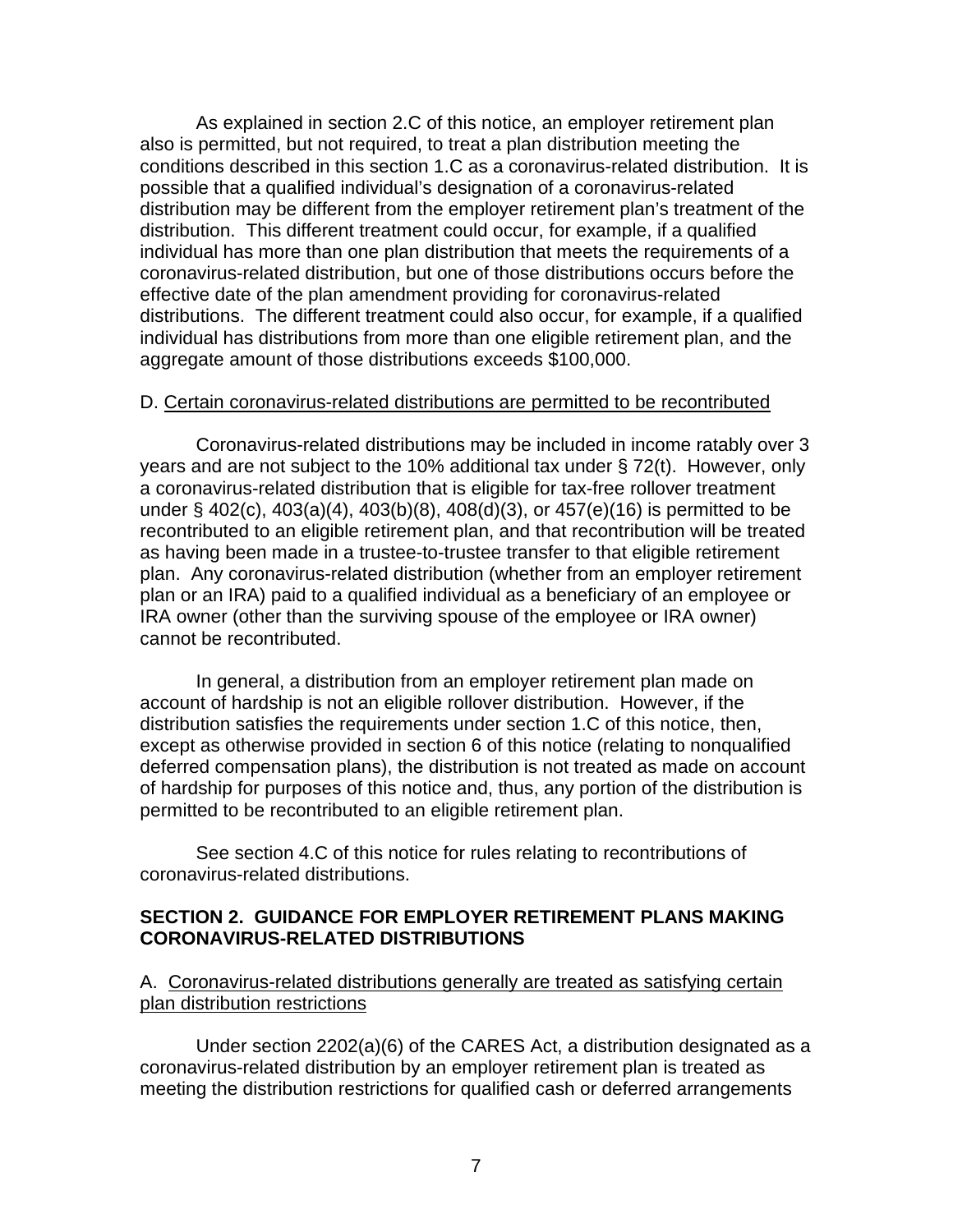under § 401(k)(2)(B)(i), custodial accounts under § 403(b)(7)(A)(i), annuity contracts under § 403(b)(11), governmental deferred compensation plans under § 457(d)(1)(A), and the Thrift Savings Plan under 5 U.S.C. 8433(h)(1). Thus, for example, an employer may expand the distribution options under its plan to allow an amount attributable to an elective, qualified nonelective, qualified matching, or safe harbor contribution under a qualified cash or deferred arrangement to be distributed as a coronavirus-related distribution even though it is distributed before an otherwise permitted distributable event, such as severance from employment, disability, or attainment of age 59½.

Except as described above, section 2202 of the CARES Act does not change the rules for when plan distributions are permitted to be made from employer retirement plans. Thus, for example, a qualified plan that is a pension plan (such as a money purchase pension plan) is not permitted to make a distribution before an otherwise permitted distributable event merely because the distribution, if made, would qualify as a coronavirus-related distribution. Further, a pension plan is not permitted to make a distribution under a distribution form that is not a qualified joint and survivor annuity without spousal consent merely because the distribution, if made, could be treated as a coronavirus-related distribution.

### B. Direct rollover, § 402(f) notice, and 20% withholding requirements are not applicable to coronavirus-related distributions

If a distribution is treated as a coronavirus-related distribution by an employer retirement plan, the rules for eligible rollover distributions under §§ 401(a)(31), 402(f), and 3405 are not applicable to the distribution. Thus, the plan is not required to offer the qualified individual a direct rollover with respect to the distribution. In addition, the plan administrator is not required to provide a § 402(f) notice. Finally, the plan administrator or payor of the coronavirus-related distribution is not required to withhold an amount equal to 20% of the distribution, as is usually required under § 3405(c)(1). However, a coronavirus-related distribution is subject to the voluntary withholding requirements of § 3405(b) and § 35.3405-1T.

#### C. Treatment of distributions as coronavirus-related distributions

An employer is permitted to choose whether, and to what extent, to treat distributions under its plans as coronavirus-related distributions (as well as whether, and to what extent, to apply coronavirus-related plan loan rules described in section 5 of this notice). Thus, for example, an employer may choose to provide for coronavirus-related distributions but choose not to change its plan loan provisions or loan repayment schedules. Further, the employer (or plan administrator) is permitted to develop any reasonable procedures for identifying which distributions are treated as coronavirus-related distributions under its retirement plans. However, if, under an employer retirement plan, any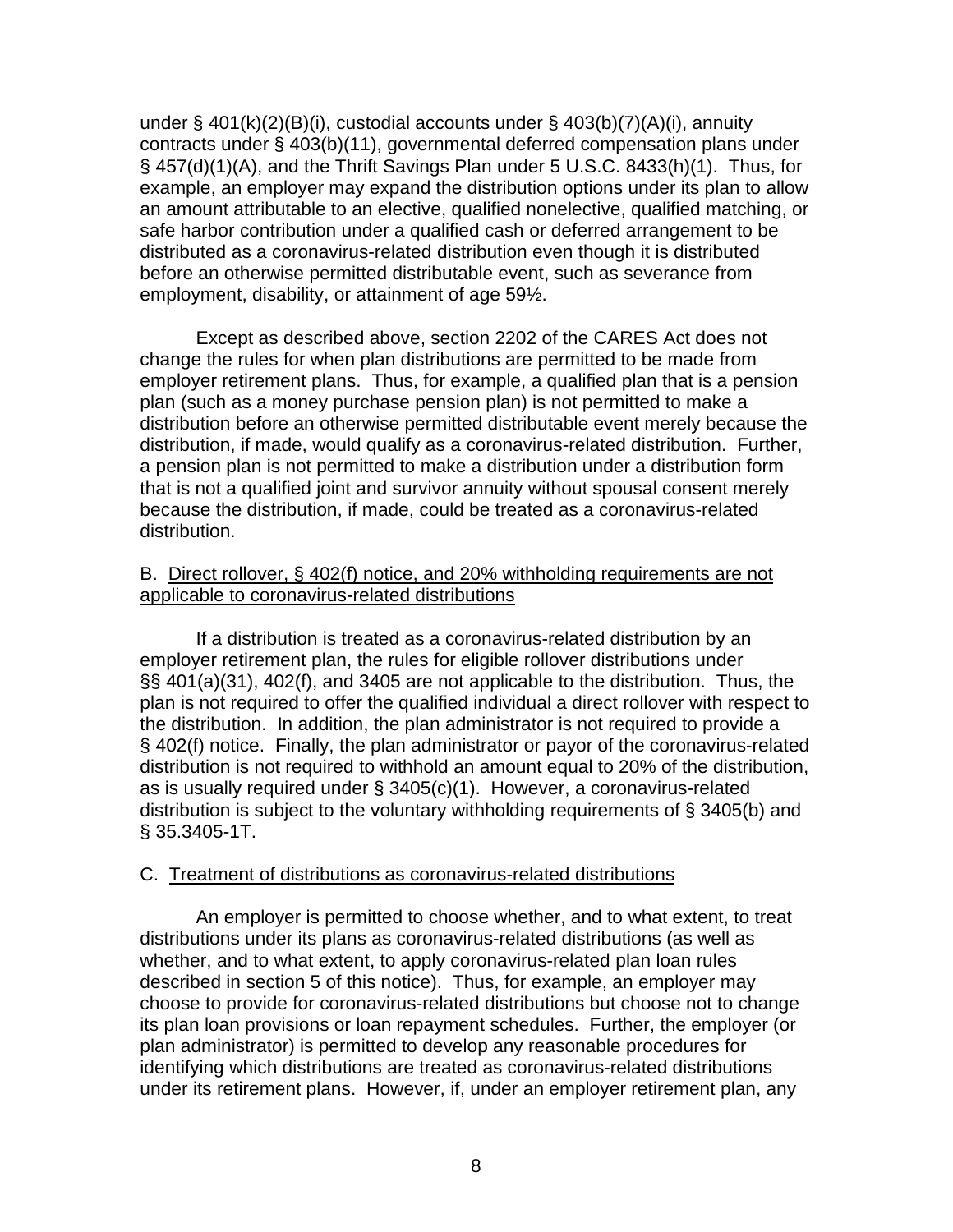distribution of an amount subject to  $\S$  401(k)(2)(B)(i), 403(b)(7)(A)(i), 403(b)(11) or 457(d)(1)(A) is treated as a coronavirus-related distribution, the plan must be consistent in its treatment of similar distributions. Accordingly, the amount of the distribution must be taken into account in determining the \$100,000 limit on coronavirus-related distributions made under all the retirement plans maintained by the employer. Even if, under a plan, a distribution is not treated as coronavirus-related, a qualified individual may treat a distribution that meets the requirements of section 1.C of this notice as a coronavirus-related distribution on the individual's federal income tax return.

# D. Distribution limits on coronavirus-related distributions

The total amount of distributions treated by an employer as coronavirusrelated distributions under all its retirement plans with respect to a qualified individual is not permitted to exceed \$100,000. For purposes of this rule, the term "employer" means the employer maintaining the plan and those employers required to be aggregated with the employer under  $\S$  414(b), (c), (m), or (o). However, a plan will not fail to satisfy any requirement under the Code merely because a qualified individual's total coronavirus-related distributions exceed \$100,000 taking into account distributions from IRAs or other eligible retirement plans maintained by unrelated employers.

### E. Reliance on certifications

The administrator of an eligible retirement plan may rely on an individual's certification that the individual satisfies the conditions to be a qualified individual in determining whether a distribution is a coronavirus-related distribution, unless the administrator has actual knowledge to the contrary. The requirement that an administrator not have "actual knowledge" that is contrary to an individual's certification does not mean that the administrator has an obligation to inquire into whether an individual has satisfied the conditions described in section 1.B of this notice to be a qualified individual. Rather, this requirement is limited to situations in which the administrator already possesses sufficiently accurate information to determine the veracity of a certification.

The following is an example of an acceptable certification:

Name: \_\_\_\_\_\_\_\_\_\_\_\_\_\_\_\_\_\_\_\_\_\_\_\_\_\_\_\_\_\_\_\_ (and other identifying information requested by the employer for administrative purposes).

I certify that I meet at least one of the following conditions: (1) I was diagnosed with the virus SARS-CoV-2 or with coronavirus disease 2019 (referred to collectively as COVID-19) by a test approved by the Centers for Disease Control and Prevention (including a test authorized under the Federal Food, Drug, and Cosmetic Act); (2) my spouse or my dependent was diagnosed with COVID-19 by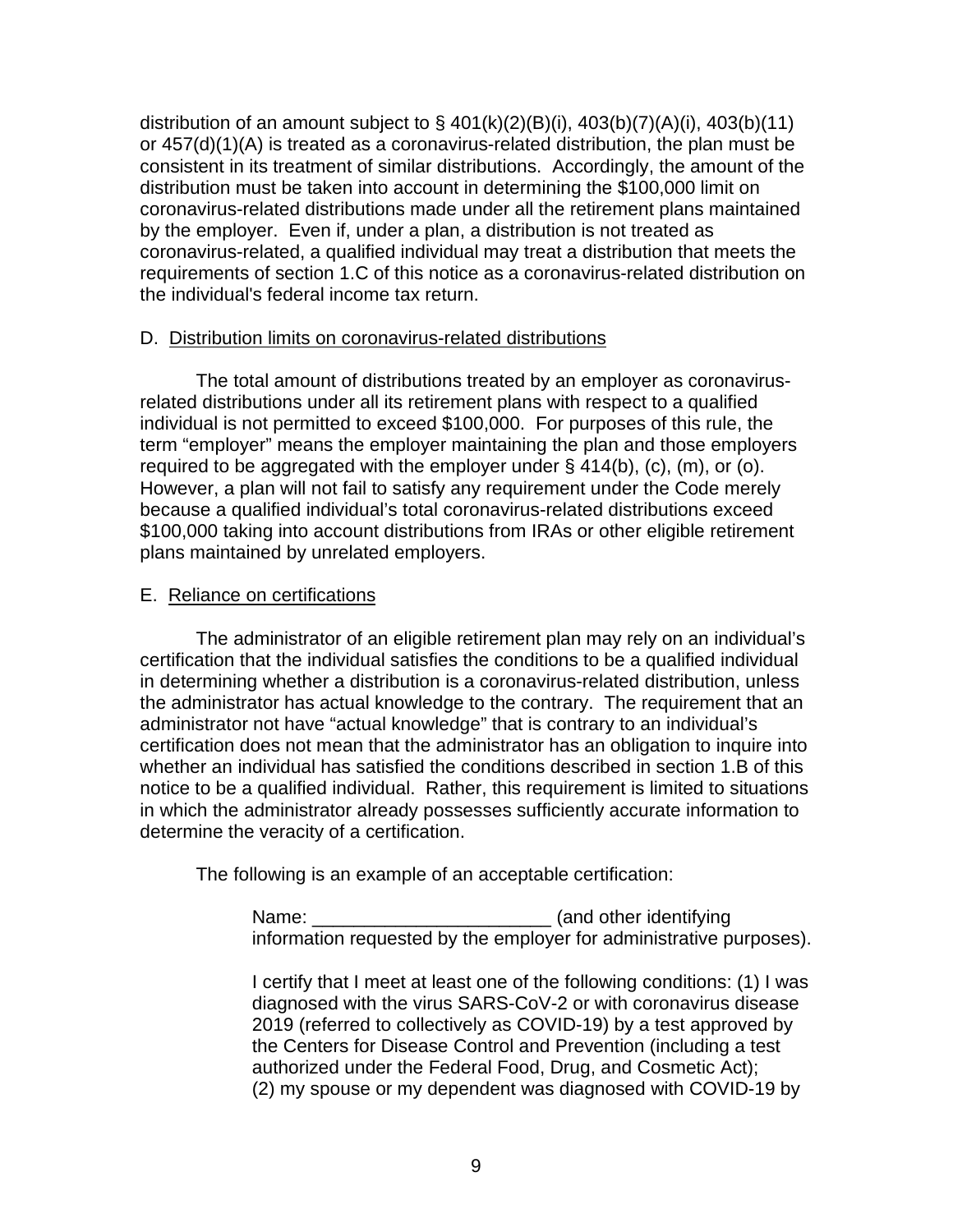a test approved by the Centers for Disease Control and Prevention (including a test authorized under the Federal Food, Drug, and Cosmetic Act); or (3) I have experienced adverse financial consequences because: (i) I, my spouse, or a member of my household was quarantined, furloughed or laid off, or had work hours reduced due to COVID-19; (ii) I, my spouse, or a member of my household was unable to work due to lack of childcare due to COVID-19; (iii) a business owned or operated by me, my spouse, or a member of my household closed or reduced hours due to COVID-19; or (iv) I, my spouse, or a member of my household had a reduction in pay (or self-employment income) due to COVID-19 or had a job offer rescinded or start date for a job delayed due to COVID-19.

Signature: \_\_\_\_\_\_\_\_\_\_\_\_\_\_\_\_\_\_\_\_\_\_

Although an administrator may rely on an individual's certification in making and reporting a distribution, the individual is entitled to treat the distribution as a coronavirus-related distribution for purposes of the individual's federal income tax return only if the individual actually meets the eligibility requirements for that treatment under section 1 of this notice.

### F. An employer retirement plan will be treated as operating in accordance with its terms if certain requirements are satisfied

An employer retirement plan will not be treated as failing to operate in accordance with its terms merely because the plan implements the provisions of section 2202 of the CARES Act if the employer amends its plan by the dates described in this paragraph. For employer retirement plans other than governmental plans under § 414(d) of the Code, the date by which any plan amendment to reflect the CARES Act is required to be made is the last day of the first plan year beginning on or after January 1, 2022. For governmental plans under § 414(d) of the Code, the date by which any plan amendment to reflect the CARES Act is required to be made is the last day of the first plan year beginning on or after January 1, 2024. Pursuant to the authority of the Secretary under section 2202(c)(2) of the CARES Act, these dates may be extended in future guidance.

# **SECTION 3. GUIDANCE FOR ELIGIBLE RETIREMENT PLANS MAKING OR ACCEPTING RECONTRIBUTION OF CORONAVIRUS-RELATED DISTRIBUTIONS**

This section provides guidance for eligible retirement plans (that is, employer retirement plans and IRAs) making, or accepting recontribution of, coronavirus-related distributions.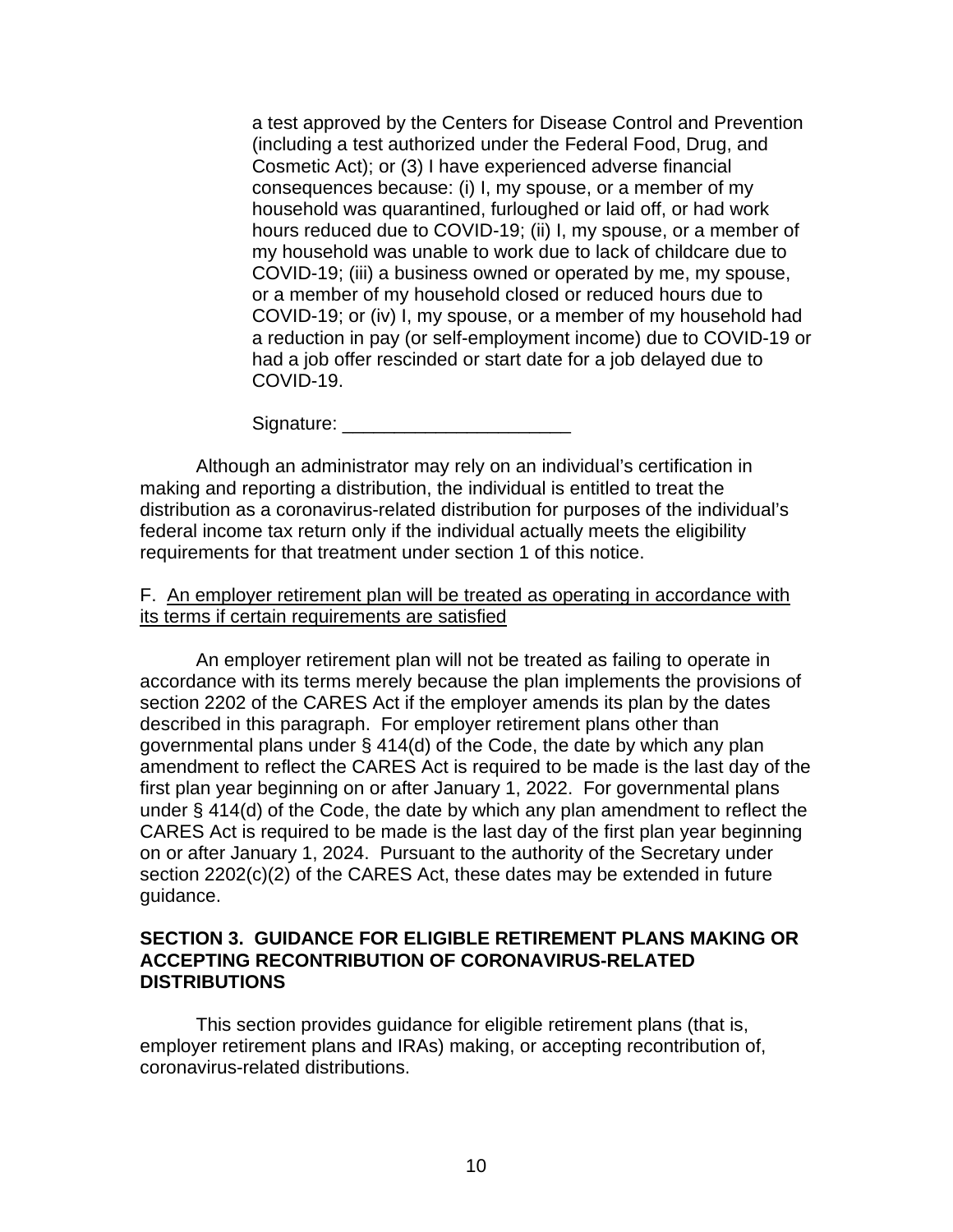#### A. Tax reporting on coronavirus-related distributions

An eligible retirement plan must report the payment of a coronavirusrelated distribution to a qualified individual on Form 1099-R, Distributions from Pensions, Annuities, Retirement or Profit-Sharing Plans, IRAs, Insurance Contracts, etc. This reporting is required even if the qualified individual recontributes the coronavirus-related distribution to the same eligible retirement plan in the same year. If a payor is treating the payment as a coronavirus-related distribution and no other appropriate code applies, the payor is permitted to use distribution code 2 (early distribution, exception applies) in box 7 of Form 1099-R. However, a payor also is permitted to use distribution code 1 (early distribution, no known exception) in box 7 of Form 1099-R.

#### B. Accepting recontributions of coronavirus-related distributions

In general, a qualified individual who receives a coronavirus-related distribution that is eligible for tax-free rollover treatment is permitted to recontribute, at any time in a 3-year period, any portion of the distribution to an eligible retirement plan that is permitted to accept eligible rollover contributions. The relief in Q&A-14 of § 1.401(a)(31)-1 applies to an employer retirement plan accepting recontributions of coronavirus-related distributions. In order to obtain the relief described in Q&A-14 of § 1.401(a)(31)-1, a plan administrator accepting the recontribution of a coronavirus-related distribution must reasonably conclude that the recontribution is eligible for direct rollover treatment under section 2202(a)(3) of the CARES Act and that the recontribution is made in accordance with the rules under section 4.C of this notice. In making this determination, the rule in section 2.E of this notice applies. Thus, the administrator of an eligible retirement plan may rely on an individual's certification that the individual satisfies the conditions to be a qualified individual in determining whether a distribution is a coronavirus-related distribution, unless the administrator has actual knowledge to the contrary.

In general, it is anticipated that eligible retirement plans will accept recontributions of coronavirus-related distributions, which are to be treated as rollover contributions. However, eligible retirement plans generally are not required to accept rollover contributions. For example, if a plan does not accept any rollover contributions, the plan is not required to change its terms or procedures to accept recontributions of coronavirus-related distributions.

# **SECTION 4. GUIDANCE FOR INDIVIDUALS RECEIVING CORONAVIRUS-RELATED DISTRIBUTIONS UNDER SECTION 2202 OF THE CARES ACT**

This section provides guidance for qualified individuals requesting and receiving coronavirus-related distributions. A qualified individual receiving a coronavirus-related distribution is entitled to the following favorable tax treatment with respect to the distribution by reporting the distribution on the individual's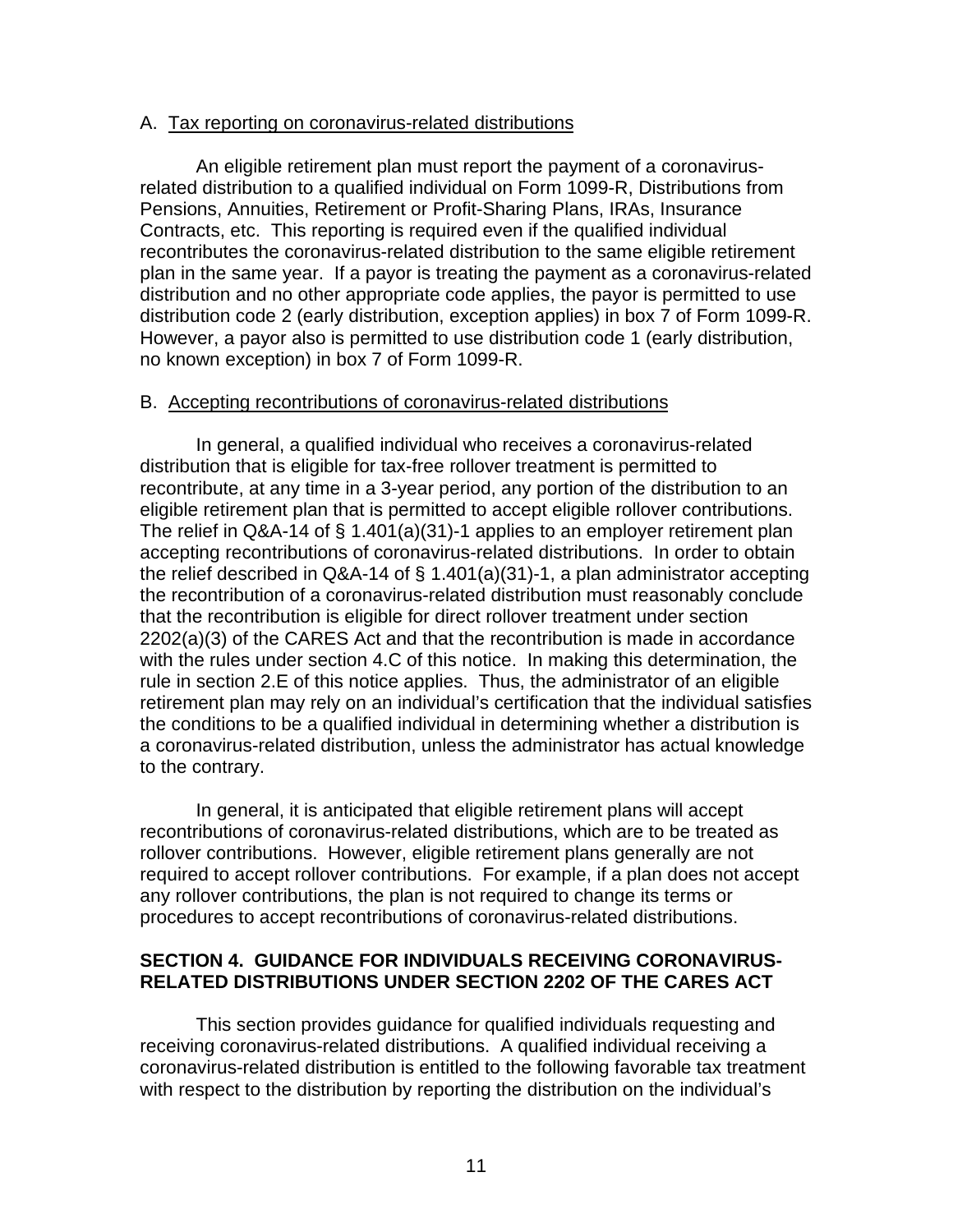federal income tax return for 2020 and on Form 8915-E, Qualified 2020 Disaster Retirement Plan Distributions and Repayments (or if there is no federal income tax return for 2020, by filing just Form 8915-E).<sup>1</sup> First, the 10% additional tax under § 72(t) (including the 25% additional tax under § 72(t)(6) for certain distributions from SIMPLE IRAs) does not apply to any coronavirus-related distribution. Second, a coronavirus-related distribution is permitted to be included in income ratably over 3 years. Third, a qualified individual is permitted to recontribute any portion of a coronavirus-related distribution that is eligible for tax-free rollover treatment to an eligible retirement plan within the 3-year period beginning on the day after the date on which the distribution was received, and the recontribution will be treated as if it were paid in a trustee-to-trustee transfer to an eligible retirement plan. See section 1.D of this notice for rules relating to which coronavirus-related distributions are permitted to be recontributed. Qualified individuals will use Form 8915-E to report any recontribution made during the taxable year and to determine the amount of the coronavirus-related distribution includible in income for the taxable year.

### A. Election to designate a distribution as a coronavirus-related distribution

A qualified individual is permitted to designate any distribution described in section 1.C of this notice as a coronavirus-related distribution provided the total amount treated by the individual as coronavirus-related distributions from all eligible retirement plans does not exceed \$100,000.

Example 1. If a qualified individual receives a distribution of \$50,000 in August of 2020 and a distribution of \$75,000 in September of 2020 and both distributions satisfy the definition of a coronavirus-related distribution, only \$100,000 of the \$125,000 received by the qualified individual can be treated as a coronavirus-related distribution. Thus, the individual can only treat \$100,000 of the August and September distributions as coronavirus-related distributions on the individual's 2020 federal income tax return. Assuming no § 72(t)(2) exception applies, the remaining \$25,000 of the distribution is an early distribution that is subject to the 10% additional tax. This amount must be included on the individual's 2020 federal income tax return and will not be eligible for 3-year recontribution to an eligible retirement plan.

Example 2. A section 401(k) plan distributes \$35,000 to a qualified individual on December 1, 2020. The qualified individual also receives a distribution from the individual's IRA on December 1, 2020, of \$15,000. The individual is permitted to treat both the \$35,000 from the plan and the \$15,000 from the IRA as coronavirus-related distributions on the individual's 2020 federal income tax return.

# B. Income inclusion for coronavirus-related distributions

<span id="page-11-0"></span><sup>1</sup> Form 8915-E is expected to be available before the end of 2020.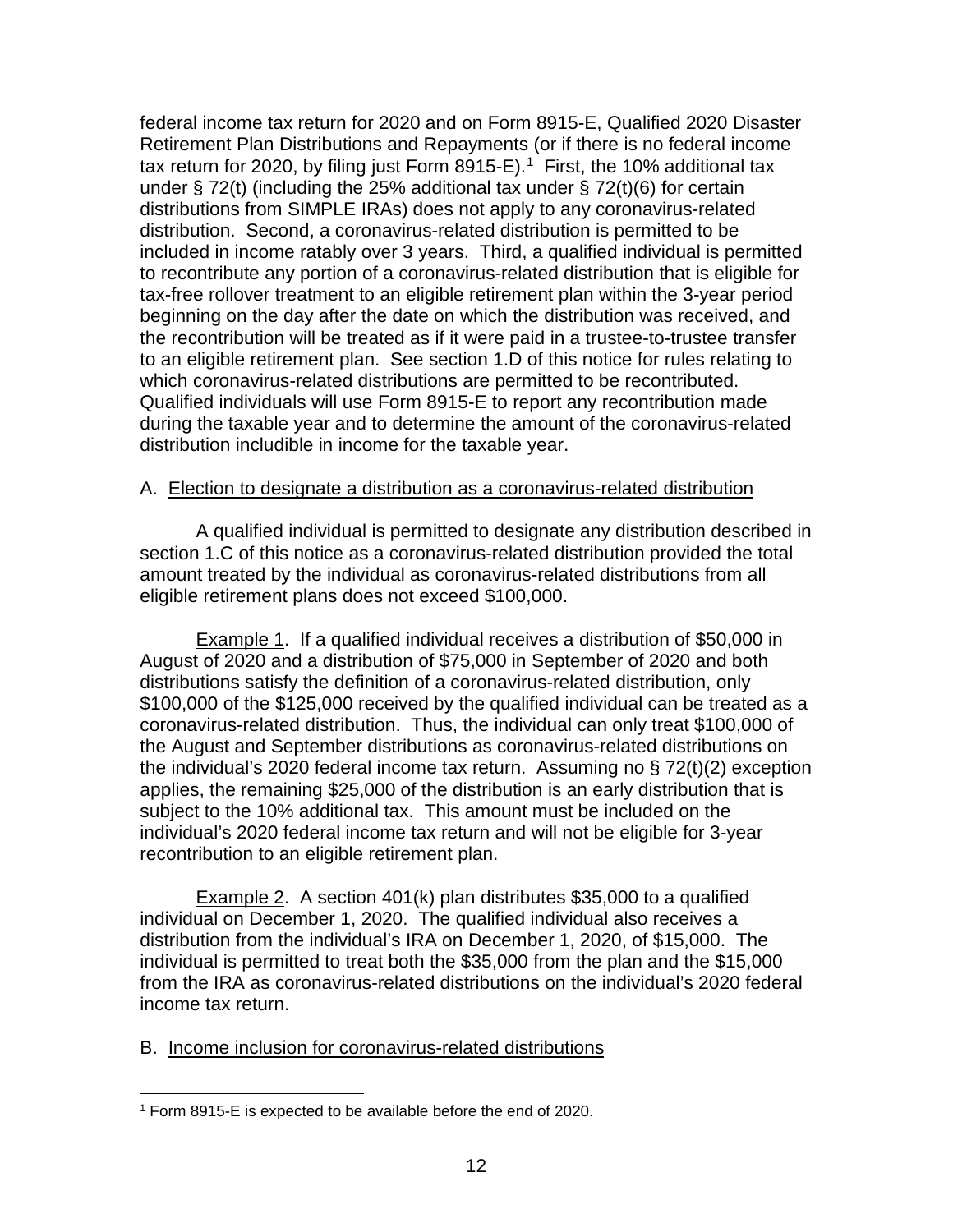There are two methods for a qualified individual to include the taxable portion of a coronavirus-related distribution in income. A qualified individual who receives a coronavirus-related distribution is permitted to include the taxable portion of the distribution in income ratably over a 3-year period that begins in the year of the distribution. Alternatively, a qualified individual is permitted to elect out of the 3-year ratable income inclusion and include the entire amount of the taxable portion of the distribution in income in the year of the distribution. This election cannot be made or changed after the timely filing of the individual's federal income tax return (including extensions) for the year of the distribution. All coronavirus-related distributions received in a taxable year must be treated consistently (either all distributions must be included in income over a 3-year period or all distributions must be included in income in the current year).

Example. Taxpayer A receives a \$30,000 distribution from his or her IRA on October 1, 2020. Taxpayer A is a qualified individual and elects to treat the distribution as a coronavirus-related distribution. Taxpayer A uses the 3-year ratable income inclusion for the \$30,000 distribution. Taxpayer A should include \$10,000 in income with respect to the coronavirus-related distribution on each of the individual's 2020, 2021, and 2022 federal income tax returns.

### C. Tax treatment of recontributions of coronavirus-related distributions

If a coronavirus-related distribution is eligible for tax-free rollover treatment (taking into account section 1.D of this notice), a qualified individual is permitted, at any time in the 3-year period beginning the day after the date of a coronavirusrelated distribution, to recontribute any portion of the distribution, but not an amount in excess of the amount of the distribution, to an eligible retirement plan. A recontribution of a coronavirus-related distribution will not be treated as a rollover contribution for purposes of the one-rollover-per-year limitation under  $§$  408(d)(3)(B).

### D. Tax treatment of recontributions of a coronavirus-related distribution made to a taxpayer who uses the 1-year income inclusion method

If a qualified individual elects to include all coronavirus-related distributions received in a year in gross income for that year and recontributes any portion of the coronavirus-related distributions to an eligible retirement plan at any time during the 3-year recontribution period, then the amount of the recontribution will reduce the amount of the coronavirus-related distribution included in gross income for the year of the distribution. The qualified individual will report the amount of the recontribution on Form 8915-E (which will be filed with the individual's federal income tax return, if applicable).

If a qualified individual includes a coronavirus-related distribution in gross income in the year of the distribution and recontributes the distribution to an eligible retirement plan after the timely filing of the individual's federal income tax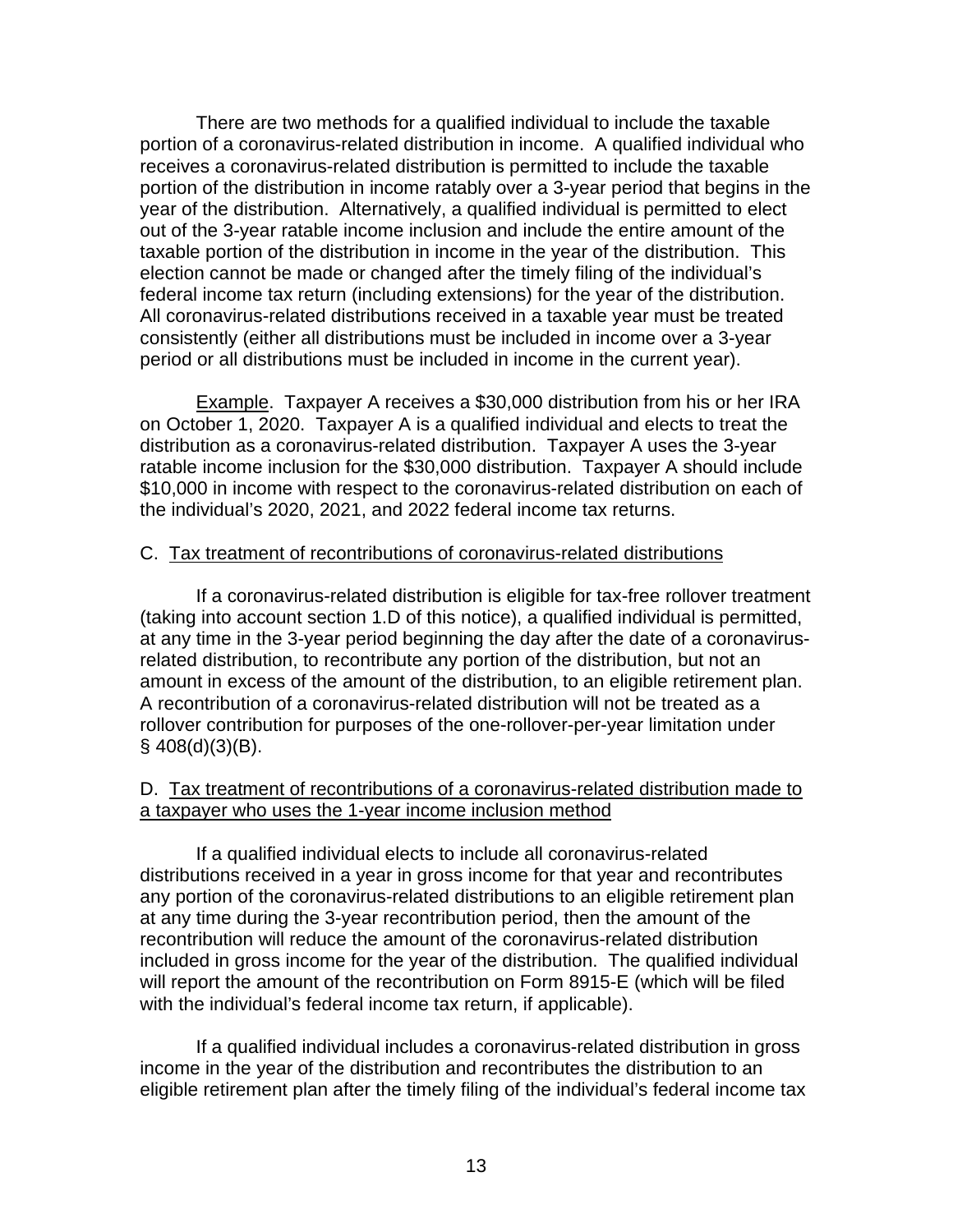return for the year of the distribution (that is, after the due date, including extensions), the individual will need to file an amended federal income tax return for the year of the distribution. The qualified individual will need to file a revised Form 8915-E (with his or her amended federal income tax return) to report the amount of the recontribution and should reduce his or her gross income by the amount of the recontribution, but not in an amount exceeding the amount of the coronavirus-related distribution.

Example 1. Taxpayer B receives a \$45,000 distribution from a § 403(b) plan on November 1, 2020. Taxpayer B is a qualified individual and treats the distribution as a coronavirus-related distribution. Taxpayer B receives no other coronavirus-related distribution from any eligible retirement plan. Taxpayer B recontributes \$45,000 to an IRA on March 31, 2021. Taxpayer B reports the recontribution on Form 8915-E and files the 2020 federal income tax return on April 10, 2021. For Taxpayer B, no portion of the coronavirus-related distribution is includible as income for the 2020 tax year.

Example 2. The facts are the same as in Example 1 of this section 4.D, except that Taxpayer B timely requests an extension of time to file the 2020 federal income tax return and makes a recontribution on August 2, 2021, before filing the 2020 federal income tax return. Taxpayer B files the 2020 federal income tax return on August 10, 2021. As in Example 1, no portion of the coronavirus-related distribution is includible in income for the 2020 tax year because Taxpayer B made the recontribution before the timely filing of the 2020 federal income tax return.

Example 3. Taxpayer C receives a \$15,000 distribution from a governmental § 457(b) plan on March 30, 2020. Taxpayer C is a qualified individual and treats the distribution as a coronavirus-related distribution. Taxpayer C elects out of the 3-year ratable income inclusion on Form 8915-E and includes the entire \$15,000 in gross income for the 2020 taxable year. On December 31, 2022, Taxpayer C recontributes \$15,000 to the § 457(b) plan. Taxpayer C will need to file an amended federal income tax return for the 2020 tax year to report the amount of the recontribution and reduce the gross income by \$15,000 with respect to the coronavirus-related distribution included on the 2020 original federal income tax return.

### E. Tax treatment for year of recontribution of a coronavirus-related distribution made to a taxpayer who uses the 3-year ratable income inclusion method

As explained above, a qualified individual is permitted to include a coronavirus-related distribution in income ratably over a 3-year period. If a qualified individual includes a coronavirus-related distribution ratably over a 3 year period and the individual recontributes any portion of the coronavirus-related distribution to an eligible retirement plan at any date before the timely filing of the individual's federal income tax return (that is, by the due date, including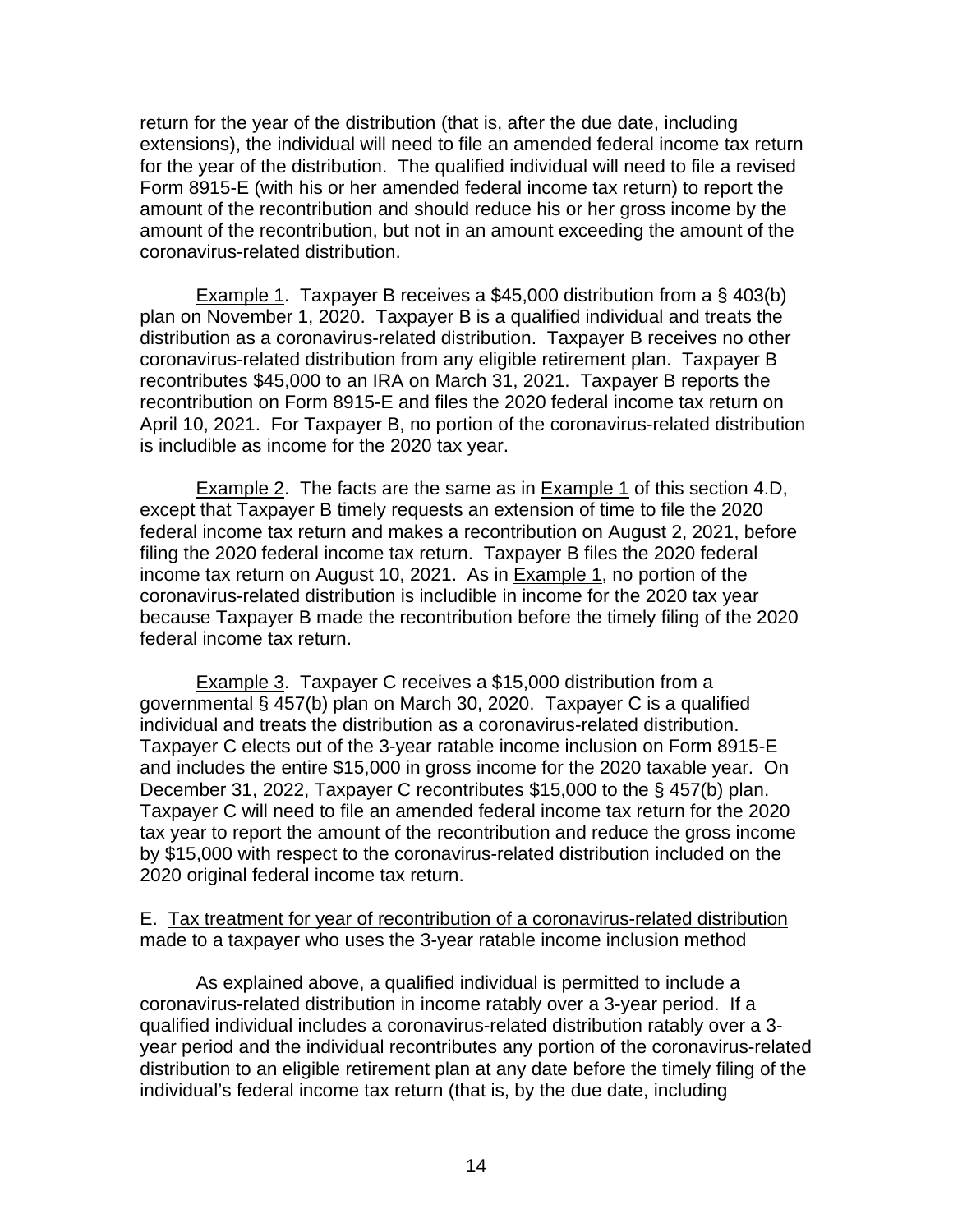extensions) for a tax year in the 3-year period, the amount of the recontribution will reduce the ratable portion of the coronavirus-related distribution that is includible in gross income for that tax year. See section 4.F of this notice for recontributions that affect income inclusion in other tax years.

Example 1. Taxpayer D receives \$75,000 from a section 401(k) plan on December 1, 2020. Taxpayer D is a qualified individual and treats the \$75,000 distribution as a coronavirus-related distribution. Taxpayer D uses the 3-year ratable income inclusion method for the distribution. Taxpayer D makes one recontribution of \$25,000 to the section 401(k) plan on April 10, 2022. Taxpayer D files the 2021 federal income tax return on April 15, 2022. Without the recontribution, Taxpayer D should include \$25,000 in income with respect to the coronavirus-related distribution on each of D's 2020, 2021, and 2022 federal income tax returns. However, as a result of the recontribution to the section 401(k) plan, Taxpayer D should include \$25,000 in income with respect to the coronavirus-related distribution on the 2020 federal income tax return, \$0 in income with respect to the coronavirus-related distribution on the 2021 federal income tax return, and \$25,000 in income with respect to the coronavirus-related distribution on the 2022 federal income tax return.

Example 2. The facts are the same as in Example 1 of this section 4.E, except that Taxpayer D recontributes \$25,000 to the section 401(k) plan on August 10, 2022. Taxpayer D files the 2021 federal income tax return on April 15, 2022, and does not request an extension of time to file that federal income tax return. As a result of the recontribution to the section 401(k) plan, Taxpayer D should include \$25,000 in income with respect to the coronavirus-related distribution on the 2020 federal income tax return, \$25,000 in income with respect to the coronavirus-related distribution on the 2021 federal income tax return, and \$0 in income with respect to the coronavirus-related distribution on the 2022 federal income tax return.

# F. Recontributions of a coronavirus-related distribution may be carried back or forward when using the 3-year ratable income inclusion

If a qualified individual using the 3-year ratable income inclusion method recontributes an amount of a coronavirus-related distribution for a tax year in the 3-year period that exceeds the amount that is otherwise includible in gross income for that tax year, as described in section 4.E of this notice, the excess amount of the recontribution is permitted to be carried forward to reduce the amount of the coronavirus-related distribution that is includible in gross income in the next tax year in the 3-year period. Alternatively, the qualified individual is permitted to carry back the excess amount of the recontribution to a prior taxable year or years in which the individual included income attributable to a coronavirus-related distribution. The individual will need to file an amended federal income tax return for the prior taxable year or years to report the amount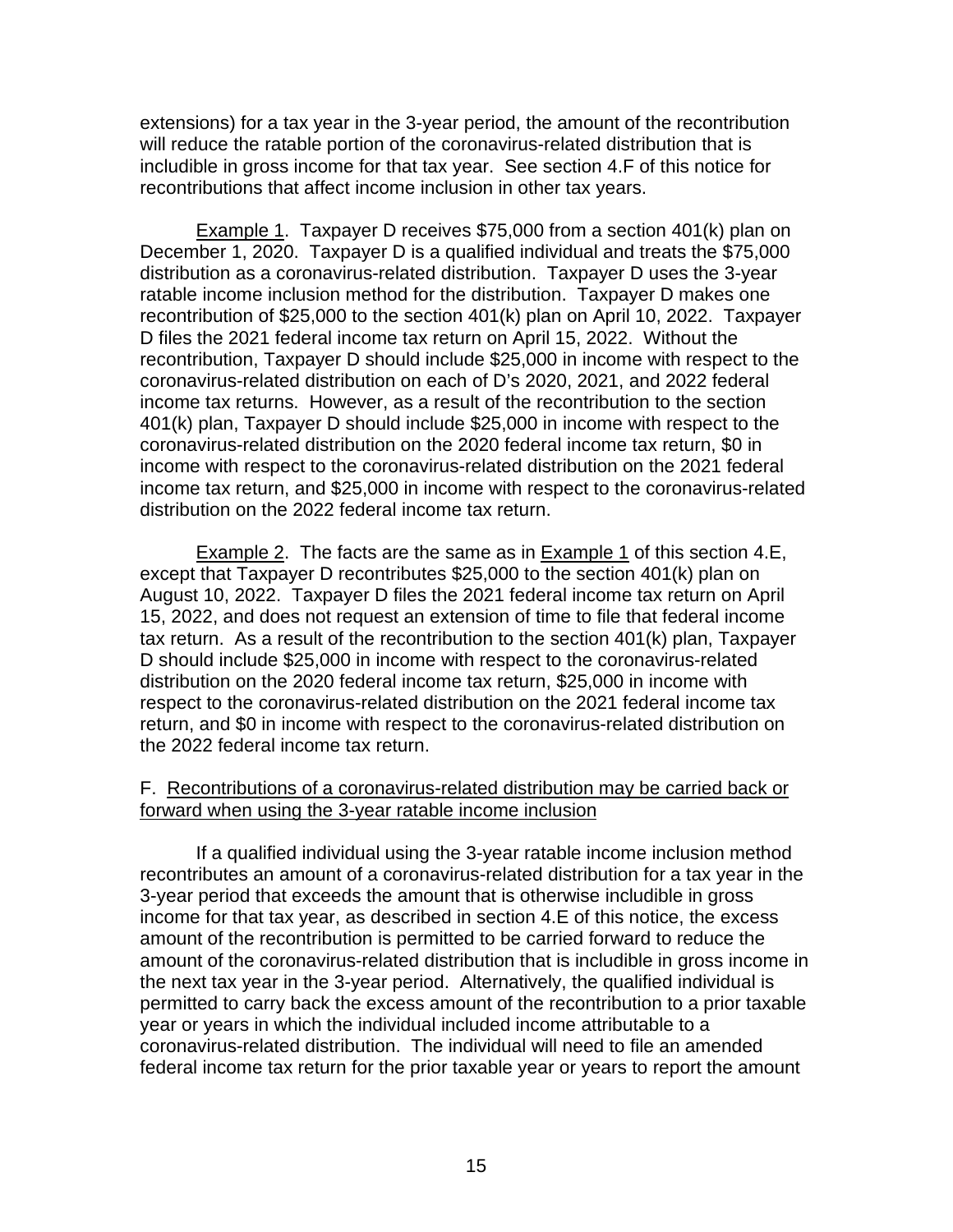of the recontribution on Form 8915-E and reduce his or her gross income by the excess amount of the recontribution.

Example. Taxpayer E receives a distribution of \$90,000 from his or her IRA on November 15, 2020. Taxpayer E is a qualified individual and treats the distribution as a coronavirus-related distribution. Taxpayer E ratably includes the \$90,000 distribution in income over a 3-year period. Without any recontribution, Taxpayer E will include \$30,000 in income with respect to the coronavirus-related distribution on each of the 2020, 2021, and 2022 federal income tax returns. Taxpayer E includes \$30,000 in income with respect to the coronavirus-related distribution on the 2020 federal income tax return. Taxpayer E then recontributes \$40,000 to an IRA on November 10, 2021 (and makes no other recontribution in the 3-year period). Taxpayer E is permitted to do either of the following:

Option 1. Taxpayer E includes \$0 in income with respect to the coronavirus-related distribution on the 2021 federal income tax return. Taxpayer E carries forward the excess recontribution of \$10,000 to 2022 and includes \$20,000 in income with respect to the coronavirus-related distribution on E's 2022 federal income tax return.

Option 2. Taxpayer E includes \$0 in income with respect to the coronavirus-related distribution on the 2021 tax return and \$30,000 in income on the 2022 federal income tax return. Taxpayer E also files an amended federal income tax return for 2020 to reduce the amount included in income as a result of the coronavirus-related distribution to \$20,000 (that is, the \$30,000 original amount includible in income for 2020 minus the remaining \$10,000 recontribution that is not offset on either the 2021 or 2022 federal tax return).

# G. Special rule for 3-year ratable income inclusion method for coronavirusrelated distributions

If a qualified individual dies before the full taxable amount of the coronavirus-related distribution has been included in gross income, then the remainder must be included in gross income for the taxable year that includes the individual's death.

# H. Coronavirus-related distributions will not be treated as a change in substantially equal periodic payments

In the case of an individual receiving substantially equal periodic payments from an eligible retirement plan, the receipt of a coronavirus-related distribution from that plan will not be treated as a change in substantially equal payments as described in § 72(t)(4) merely because of the coronavirus-related distribution.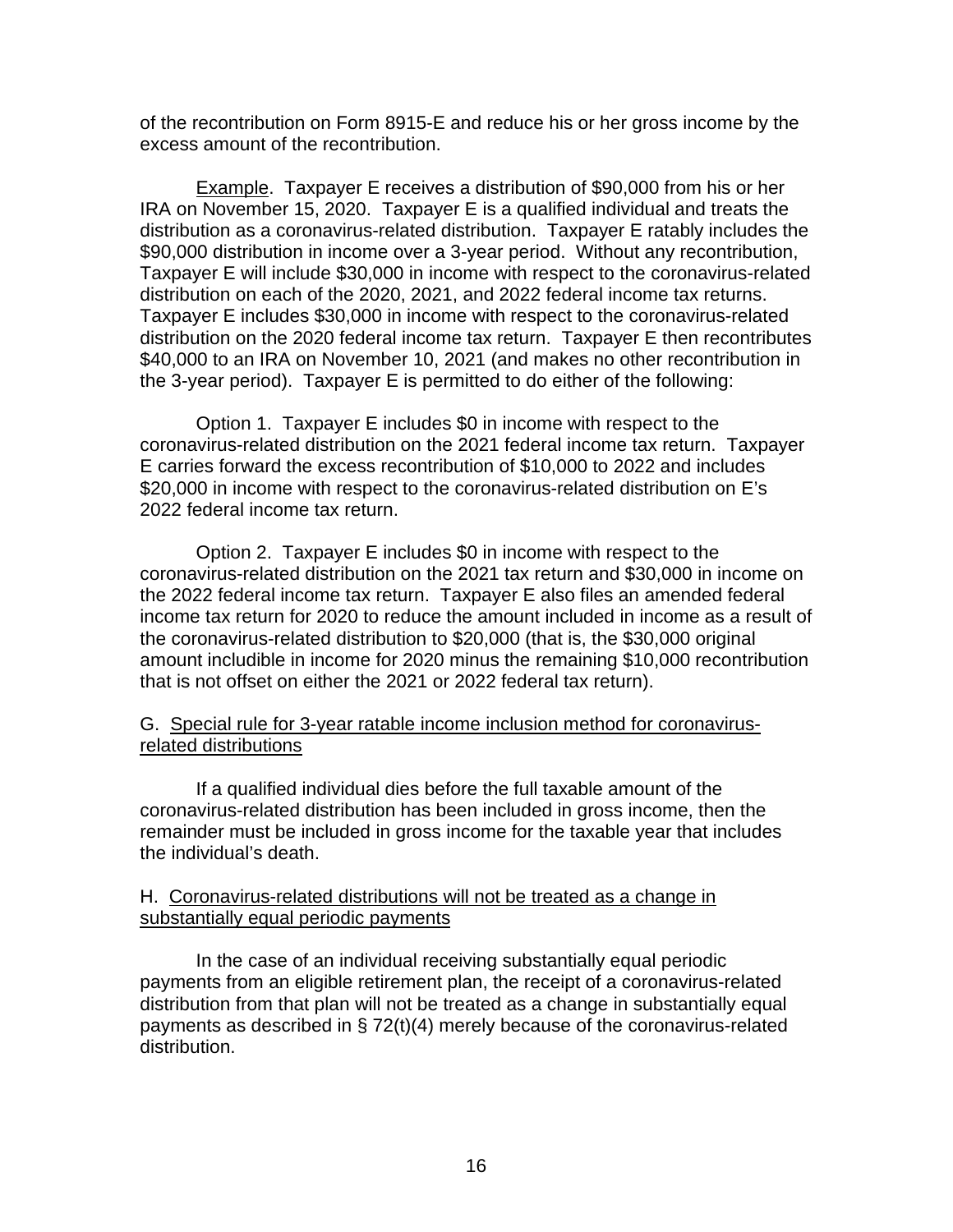# **SECTION 5. APPLICATION OF SECTION 2202 OF THE CARES ACT TO PLAN LOANS**

This section provides guidance regarding the application of section 2202(b) of the CARES Act to plan loans, including a safe harbor under which suspensions of payments and extensions of loan terms will be treated as satisfying section 2202(b)(2) of the CARES Act. As described in section 2.C of this notice, an employer is permitted to choose whether, and to what extent, to apply coronavirus-related plan loan rules described in this section (regardless of how coronavirus-related distributions are treated).

#### A. Increase in the allowable loan amount

Special rules apply to a loan made from a qualified employer plan (as defined in § 1.72(p)-1, Q&A-2) to a qualified individual on or after March 27, 2020 (the date of enactment of the CARES Act) and before September 23, 2020. For these loans, section 2202(b)(1) of the CARES Act changes the limits under  $\S$  72(p)(2)(A) of the Code. In applying  $\S$  72(p) to a plan loan, the \$50,000 aggregate limit in § 72(p)(2)(A)(i) is increased to \$100,000 and the rule in § 72(p)(2)(A)(ii) limiting the aggregate amount of loans to 50 percent of the employee's vested accrued benefit is increased to 100 percent of the employee's vested accrued benefit.[2](#page-16-0)

### B. Suspension of payments and extension of term of loan

A special rule applies if a qualified individual has an outstanding loan from a qualified employer plan on or after March 27, 2020. Section 2202(b)(2) of the CARES Act provides that, for purposes of § 72(p), in the case of a qualified individual with a loan from a qualified employer plan outstanding on or after March 27, 2020, if the due date pursuant to  $\S 72(p)(2)(B)$  or (C) for any repayment with respect to the loan occurs during the period beginning on March 27, 2020, and ending on December 31, 2020, the due date shall be delayed for 1 year. In addition, any subsequent repayments of the loan shall be adjusted appropriately to reflect the delay and any interest accruing during the delay, and the period of delay must be disregarded in determining the 5-year period and the term of the loan under § 72(p)(2)(B) and (C). The effect of section 2202(b)(2) of the CARES Act is to permit a delay in certain plan loan repayments without causing the loans to violate  $\S 72(p)(2)(B)$  and (C). It does not, however, require a delay in plan loan repayments in order to satisfy  $\S 72(p)(2)(B)$  and (C). Thus, an employer is permitted to choose to allow this delay in loan repayments under

<span id="page-16-0"></span> $2$  The Department of Labor has advised the Department of the Treasury and the IRS that it will not treat any person as having violated the provisions of Title I of the Employee Retirement Income Security Act (ERISA), including the adequate security and reasonably equivalent basis requirements in ERISA section 408(b)(1) and 29 CFR 2550.408b-1, solely because the person made a plan loan to a qualified individual during the period beginning on March 27, 2020, and ending on September 22, 2020, in compliance with CARES Act section 2202(b)(1) and the provisions of this notice. See EBSA Disaster Relief Notice 2020-01.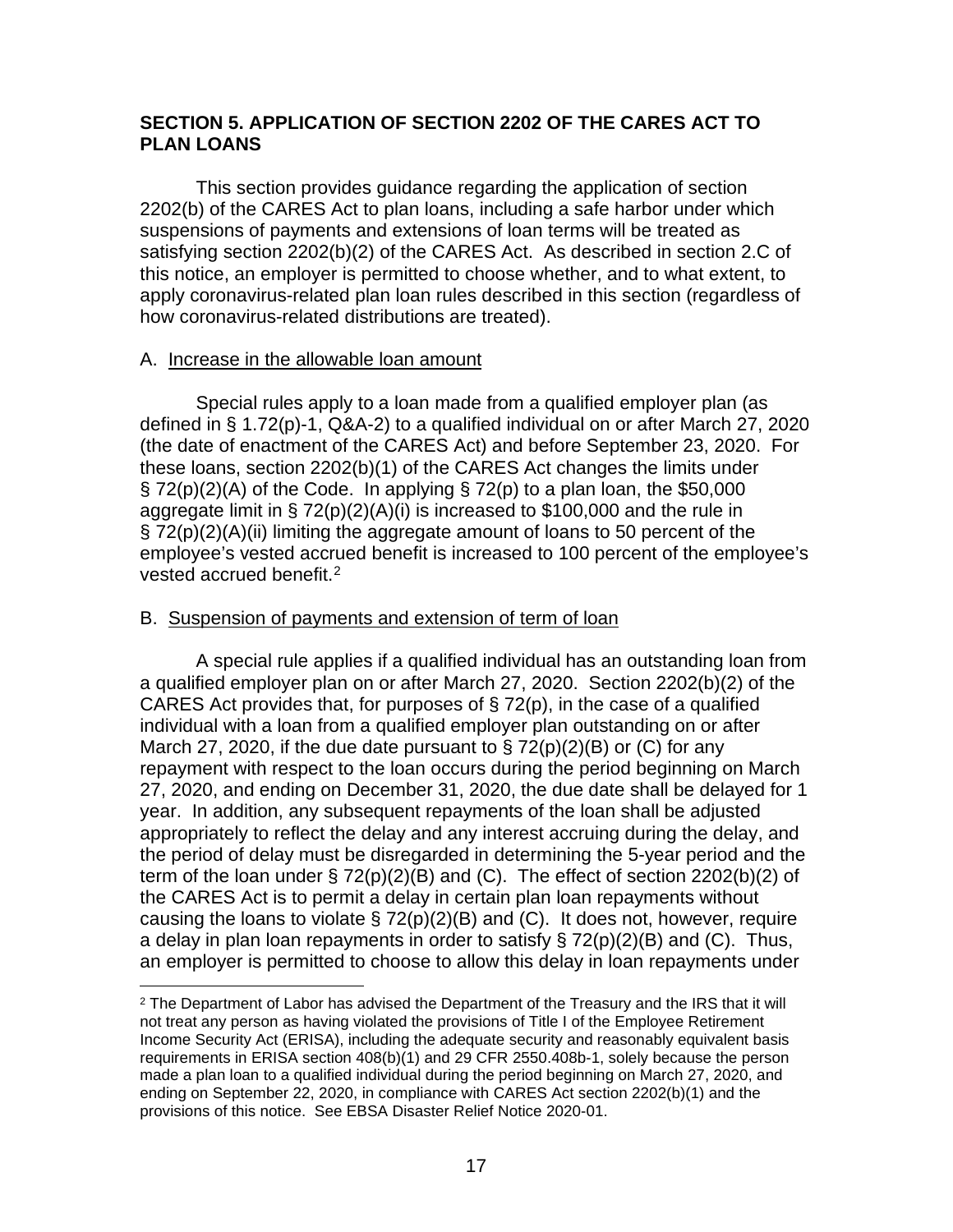its plan with respect to qualified individuals, and, if it does, there will not be a deemed distribution to those individuals under § 72(p) due to the delay. For example, each repayment that becomes due during the period from March 27, 2020, through December 31, 2020, may be delayed for up to 1 year and then reamortized (taking into account interest) over a period that is up to 1 year longer than the original term of the loan. Each reamortized repayment may then be added to other reamortized repayments and to non-reamortized repayments to construct an overall loan reamortization schedule.

This notice provides a safe harbor for satisfying section 2202(b)(2) of the CARES Act. Under this safe harbor, a qualified employer plan will be treated as satisfying the requirements of § 72(p) pursuant to section 2202(b)(2) of the CARES Act if a qualified individual's obligation to repay a plan loan is suspended under the plan for any period beginning not earlier than March 27, 2020, and ending not later than December 31, 2020 (suspension period). The loan repayments must resume after the end of the suspension period, and the term of the loan may be extended by up to 1 year from the date the loan was originally due to be repaid. If a qualified employer plan suspends loan repayments during the suspension period, the suspension will not cause the loan to be deemed distributed even if, due solely to the suspension, the term of the loan is extended beyond 5 years. Interest accruing during the suspension period must be added to the remaining principal of the loan. A plan satisfies these rules if the loan is reamortized and repaid in substantially level installments over the remaining period of the loan (that is, 5 years from the date of the loan, assuming that the loan is not a principal residence loan, plus up to 1 year from the date the loan was originally due to be repaid). If an employer, under its plan, chooses to permit a suspension period that is less than the maximum suspension period described above, the employer is permitted to extend the suspension period subsequently, but not beyond December 31, 2020.

Example applying the safe harbor. On April 1, 2020, a participant with a nonforfeitable account balance of \$40,000 borrowed \$20,000 to be repaid in level monthly installments of \$368.33 each over 5 years, with the repayments to be made by payroll withholding. The participant makes payments for 3 months through June 30, 2020. The participant is a qualified individual (as described in section 1.B of this notice). The participant's employer takes action to suspend payroll withholding repayments, for the period from July 1, 2020, through December 31, 2020, for loans to qualified individuals that are outstanding on or after March 27, 2020. Because the participant is a qualified individual, no further repayments are made on the participant's loan until January 1, 2021 (when the balance is \$19,477). At that time, repayments on the loan resume, with the amount of each monthly installment reamortized to be \$343.27 in order for the loan to be repaid by March 31, 2026 (which is the date the loan originally would have been fully repaid, plus 1 year).